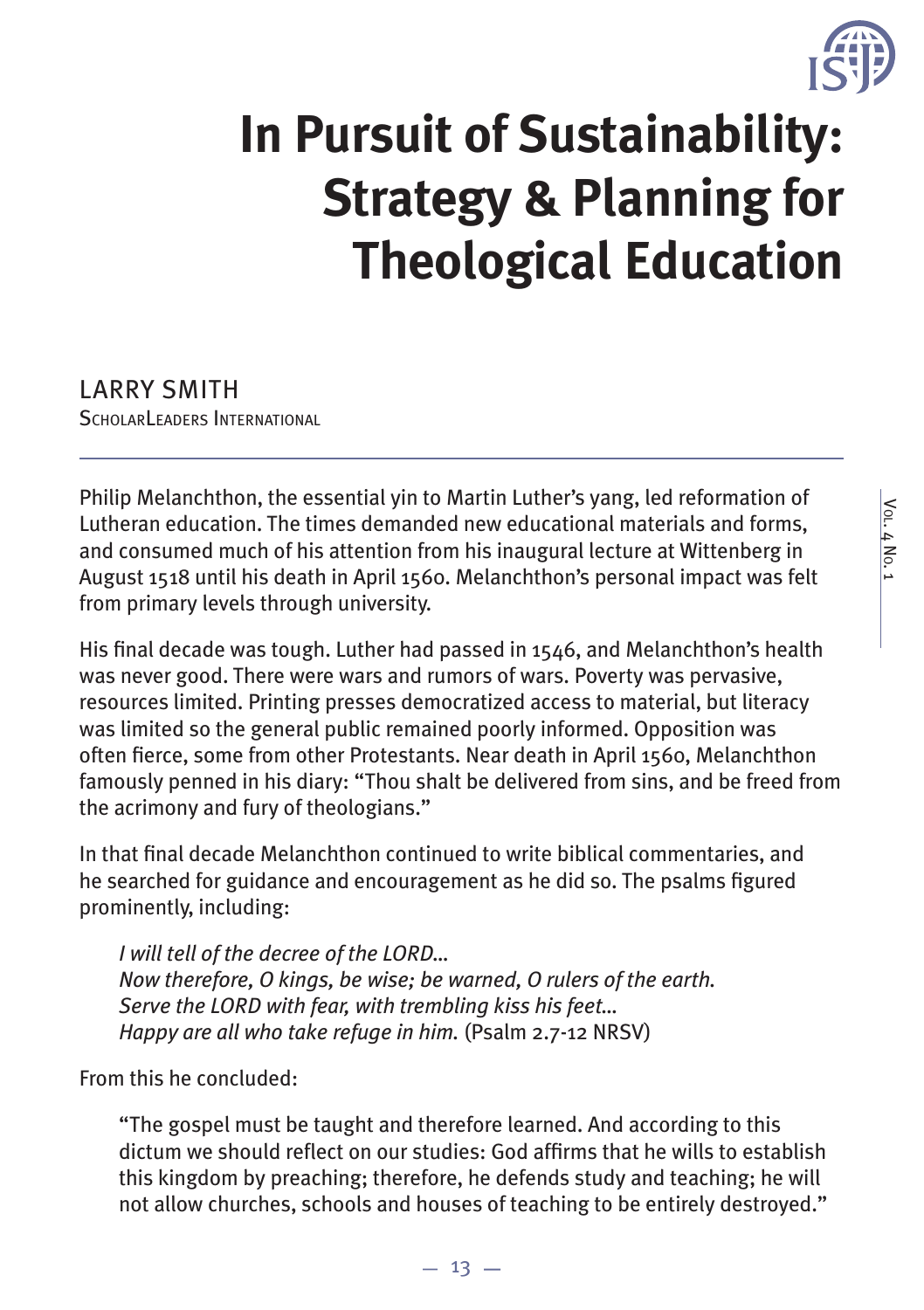*(Comments on the Psalms, 1553-55, from the Reformation Commentary on Scripture)*

To not "be entirely destroyed" is hardly resounding optimism, but theological education rarely has an easy time of it. Its institutions, typically, struggle mightily.

### **Why Struggle? Is Theological Education Important? \_\_\_\_\_\_\_\_\_\_\_\_\_\_\_\_\_\_\_\_\_\_\_**

In the main, we suggest that schools of theology within the church exist for two essential purposes: first, to equip and form pastors, preachers, missionaries, teachers and other leaders for the people of the Church; second, to help leaders test, develop and share their prophetic insights, to encourage and at times to correct the Church and society. As the psalmist declared, educators form leaders to *tell of the decree of the Lord*, and prophets to call people to *serve the Lord with fear and trembling*. The host of other functions – from social roles within a university to participation in academic guilds – are secondary.

Essential theological education is not, of course, to be equated with a particular institution or pedagogical system. Schools come and go regularly, and theological formation takes many forms. Compare medieval monasteries with the modern academy. Or consider growth of the Church in China during the Cultural Revolution, with formal education prohibited and materials limited, and contrast it with the systems and resources available in a modern Western university. Technology is rapidly transforming Western education but just getting underway in the Majority World. Forms and schools are temporal, but the need to form leaders and to call the Church to faithfulness and society to virtue will remain.

# **Can Theological Schools Become Healthier Through Effective Strategy and Planning?**

The disciplines of strategy and planning are well established, but primarily practiced outside of theological education. 'Strategy', originally a military term, refers to development and placement of assets before engagement. Theological education is inherently strategic for it prepares women and men to engage battles against ignorance and immaturity, sometimes against spiritual wickedness in high places. 'Planning' is orderly preparation for engagement.

*Wisdom prevails over strength, knowledge over brute force; for wars are won by skillful strategy, and victory is the fruit of detailed planning.* (Proverbs 24.5-6 NEB)

Developing coherent strategy is akin to solving a Rubik's Cube. The first step is to consider how the resolved cube will appear. What will constitute success? In

Vol. 4 No. 1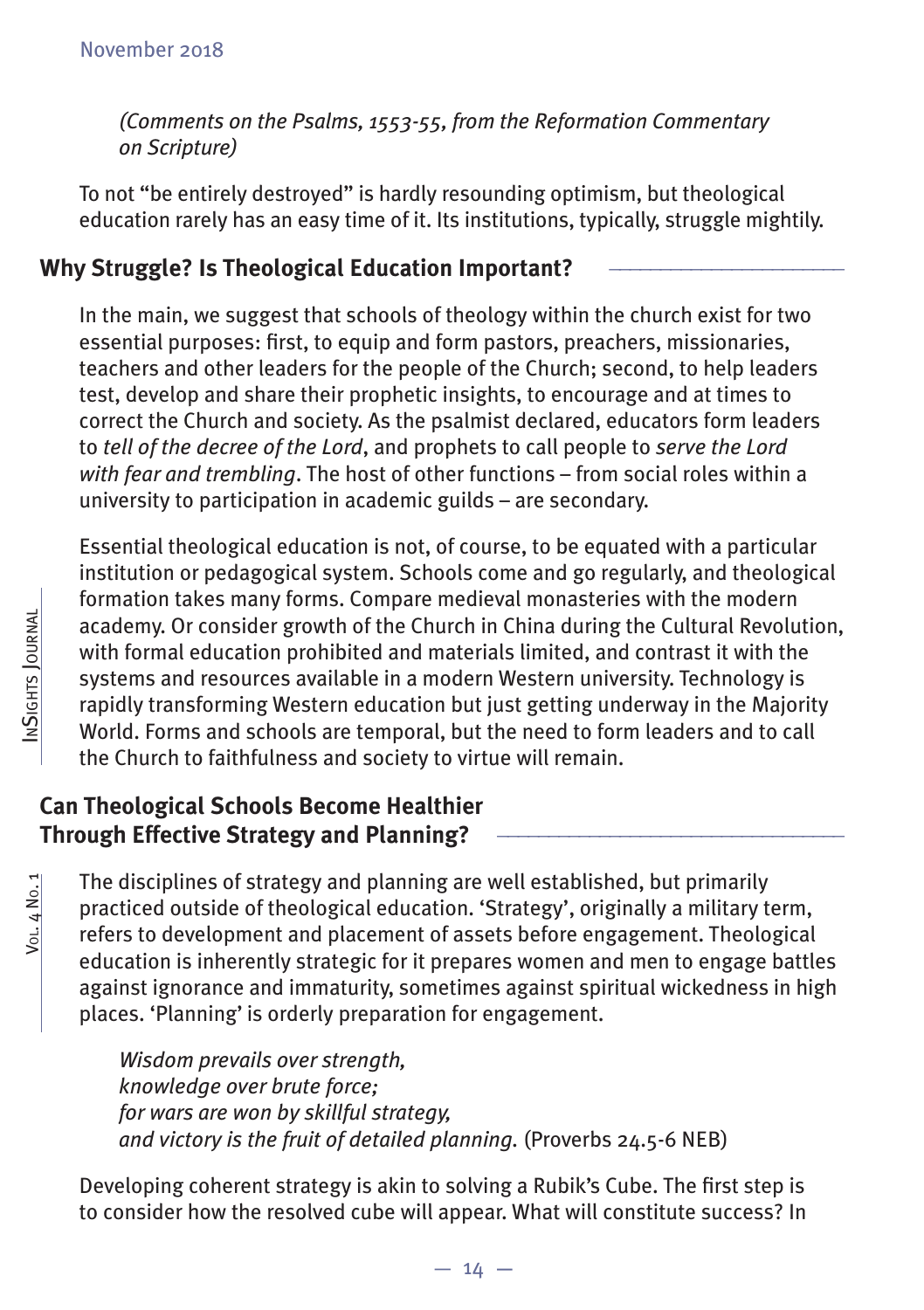

our case: What is the school's unique, inherently contextual mission within the Church? What sort of students do we intend to prepare for which vocations? What prophetic voice needs to be heard in the Church and society from this specific school community? Answers to these questions provide the reason the institution exists within the Church.

Having defined what the cube will look like when solved, we line up colors and patterns, including: a) student recruitment and standards; b) curriculum and certification, as connected to vocations; c) faculty and faculty development; d) facilities and facility development; e) life-long learning and alumni development; f) cooperative education arrangements with other institutions; g) pedagogy, including use of technology; h) executive and administrative leadership; and i) the financial model, including tuition, local and international donors, and alternative income sources (often called 'third stream'). These nine elements – sometimes others – are important because they must be aligned in support of the mission of the educational institution within the Church.

Almost everything takes time to develop and involves the entire community, so the plan is simply an integrated, realistic program for bringing about the intended outcome.

Perfection is not the standard. There is a saying in corporate circles: two types of companies fail, those that do not plan and those that follow their plan. The point is that the discipline of planning focuses leaders on mission and the interrelated elements that are important to success. But after the plan is complete unanticipated events are normal. Planning, however, has prepared leaders to modify their actions with the mission of the institution in mind.

For the past several years, ScholarLeaders International has had the privilege of working with a number of leading schools to help them clarify their missions and consider their strategy for fulfilling their purposes. Schools are from Africa, the Middle East, Asia, Latin America and Eastern Europe. All are evangelical, from a range of denominations or non-denominational. Programs vary in scope and target, from full-time residential to part-time education for full-time pastors, from education for church leaders to lay professionals, from doctoral to certificate level. Each is making important contributions, forming leaders and encouraging those who speak boldly to the Church and society. All struggle financially. We refer to this work as the *Vital SustainAbility Initiative* (VSI).

Each school is unique with distinctive challenges, strategy and plan. There are, however, shared objectives and themes, of which we would like to describe four.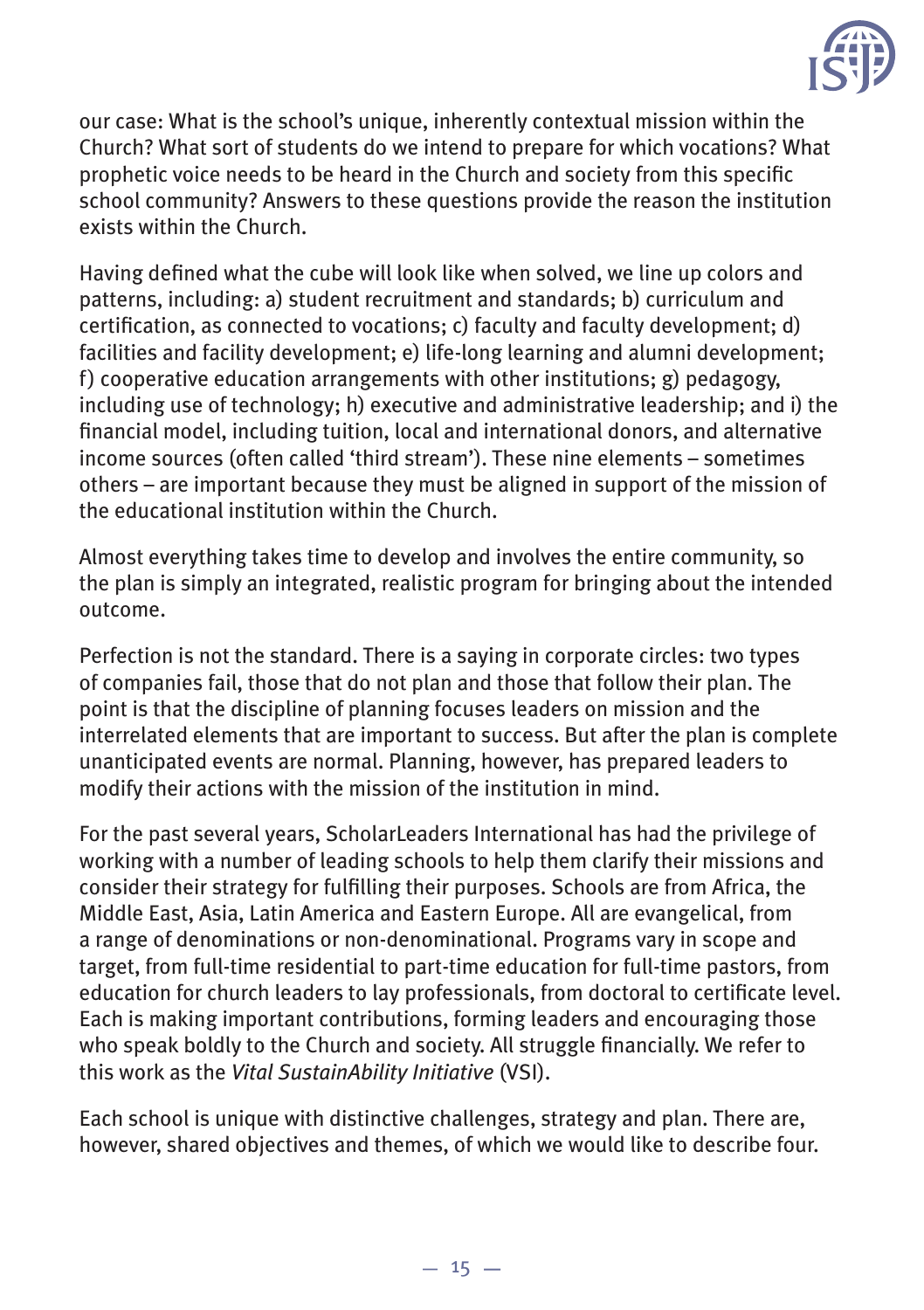#### **1. Context drives mission.**

All schools teach the Scriptures and form leaders for the Church. But what is the lens through which these essential functions are viewed? Two examples:



Ivan Rusyn, President Ukraine Evangelical Theological Seminary (UETS)

More than a decade after independence from Russia, Ukraine is still threatened by incursions in the East. Kiev, the home of UETS, is a relatively safe haven for Eastern evacuees, and the school hosts displaced families on campus. Post-traumatic stress among refugees

is evident to school leaders and to students. Aware of the need and sensitized by those who suffer, the school is training pastor-counselors. Also, concerned for the new nation, the faculty is exploring the Christian meaning of Ukrainian citizenship.



Atef Gendy, President The Evangelical Theological Seminary of Cairo (ETSC)

Created in 1863 by Presbyterian missionaries, ETSC is now owned and led by Egyptians. It sustains a residential program for pastors in the Upper Nile and has added programs for urban pastors among megacity Cairo's growing population, for missionaries

to North Africa, and for professionals with wide-ranging interests. In Egypt's restricted religious environment, the school's Center for Middle East Christianity engages Christians and Muslims regarding the history of faith in Egypt, the specific contributions of Christianity, and ways in which common good might be advanced through cooperation between Christians and Muslims.

From these two schools – and many others – it follows that each school has a unique mission, informed by the local Church, by needs in society, the unique gifts of the school, and the calling of its faculty and other leaders.

Students are part of that mission. We have interviewed dozens and no student ever said: "My dream is to complete a Master of Divinity." Students dream of vocations, not degrees. Ironically, schools typically conceive of and measure the product of the school as a program leading to a degree or certification, rather than a student prepared for a vocation.

We find that discussion of the mission of the school is needed and valuable. In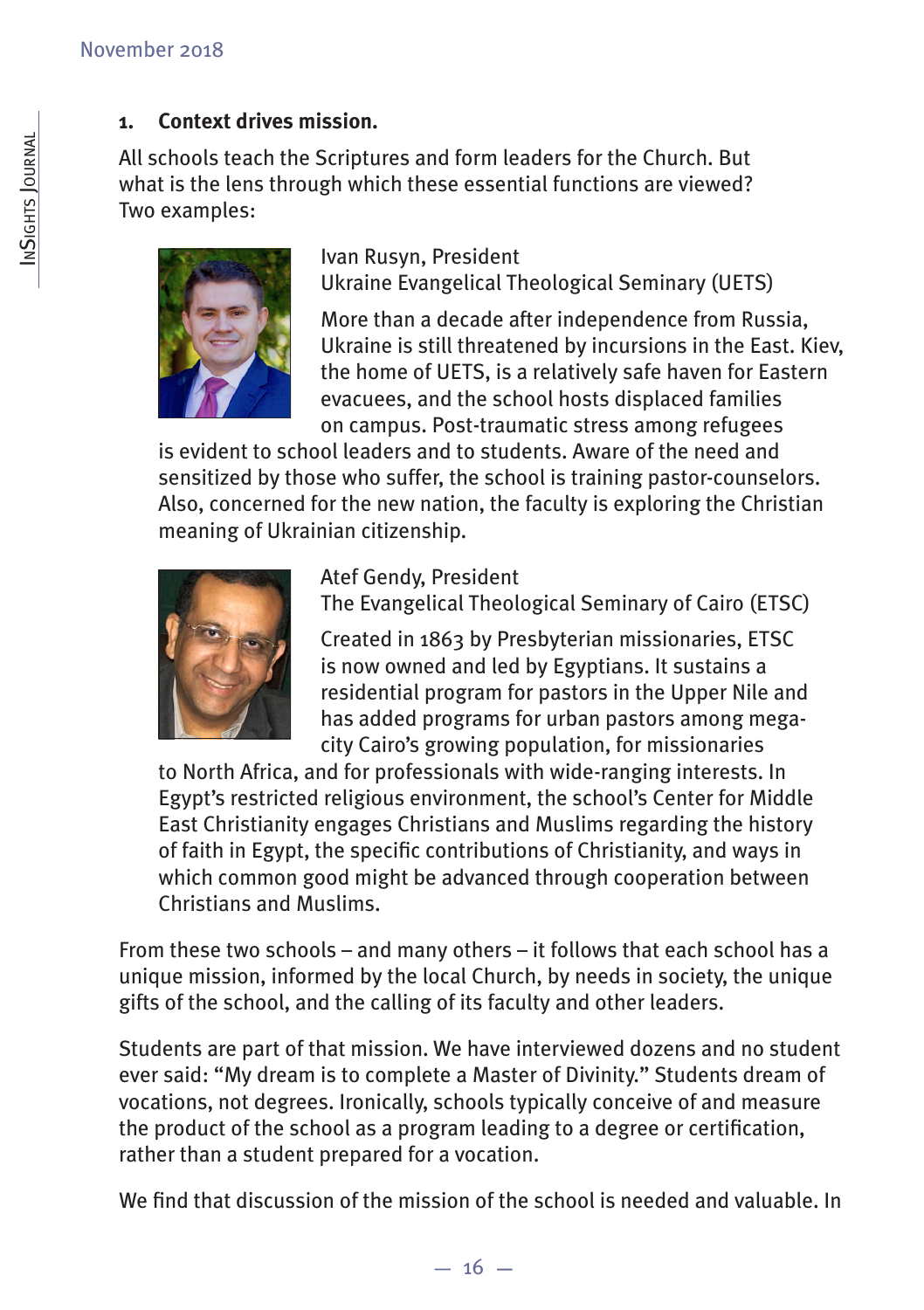

many cases, missionary founders set an agenda decades ago, typically related to formation of pastors through programs based on Western educational models. Sometimes that important heritage has not been challenged and updated, considering changes in the Church and society, deeper knowledge of the local culture, and considerable advances in theological sophistication among national faculty. School leaders are typically over-taxed and most have not taken the time necessary for deep reflection on an alternative mission, and they are typically not sure how to go about it.

As above, the most important questions are: Which students do we intend to prepare for which vocations? What prophetic voice needs to be heard in the Church and society from our specific school community? The challenge is to clearly define the mission of the school and then to consider everything else in the light of that mission. With limited resources, institutional leaders must put a premium on strategic focus.

#### **2. Economic reality is harsh.**

The most important thing to remember about the economics of theological education is that schools that employ typical education models lose cash on every student. Tuition, on average, covers about 30 percent of cost. This is true globally but Western institutions are kept afloat by national and university subsidies, past generosity (endowments), current donors, and student debt – each of limited availability in the Majority World. And the Majority World Church is often centered – *thankfully* – among the poor. Financial viability, therefore, is constantly in jeopardy.

Schools charge tuition so look like businesses, but hold little if any potential for profit. Perhaps it is counter-intuitive, but we cannot grow our way out of financial problems. Growth, in fact, exacerbates financial challenges.

Well-intentioned major donors sometimes help initiate new programs and, without realizing it, thereby add to the school's long-term financial challenges.

In our experience, school leaders do not understand these economic realities. We can always find a way to accept one more student at minimal cost, but it does not follow that faculty, curriculum and facilities are fixed when ten students are added or subtracted. With disciplined management, virtually all costs can vary with the number of students. School financial accounting systems, however, do not report data in a manner that makes this evident. In-kind contribution of missionary faculty, capital expenditures, and the maintenance backlog are often ignored in management reporting.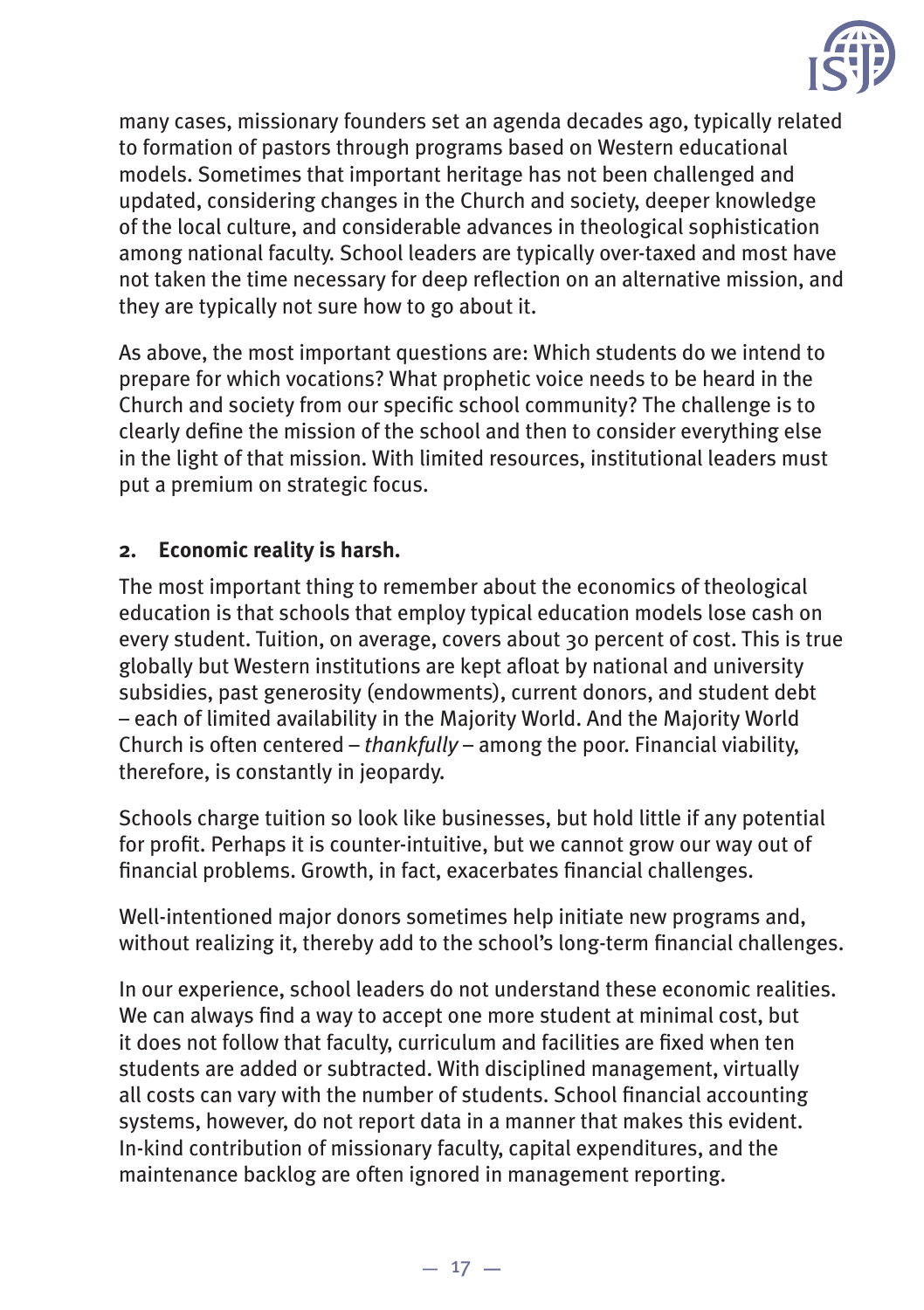

Prabhu Singh, President & Ian Payne, past-President South Asia Institute for Advanced Christian Studies (SAIACS)

SAIACS is considering extension of its ministry in North India. Church growth is documented so the school considered expansion of its residential program. With analysis, leaders were surprised to estimate that

enlargement of the existing program would lead to a deficit of about 12% of incremental costs, and require significant capital investment. This, along with factors related to the objectives of prospective students, led to consideration of alternative means for expansion, including a hybrid, residential-distance program.

Not only are economic realities poorly understood by school leaders and donors, they are under-appreciated by students. Although tuition covers only a portion of the cost of education, students typically view it as expensive and search for relief. They do so with little sense for the generosity already provided by the school and its donors. This robs students of the encouragement of being surrounded by the Church as they are formed for ministry.

Each student presents an opportunity for generosity. In recognition of his or her calling and value to the Church, the school and its donors provide a gift to form the prospective leader for service. However, each student also presents an investment choice. Is this student likely to impact the Church in a manner consistent with the mission of the school and commensurate with the investment in his or her formation? If mission drives us, the total number of students and graduates matters only insofar as they are prepared for vocations consistent with the mission of the school.

With this in mind – and to provide accurate information for leaders, students and donors – we encourage schools to price tuition at full cost, then to grant scholarships that enable students to attend. Scholarships would be based on the likely impact of the student on the Church, the ability of the school to form her/him for ministry, and the needs of the student.

It is important to consider that harsh economic realities will probably become more challenging. Relatively low cost, technology-enabled programs are growing almost everywhere. High quality free content is increasingly available in many languages, and from reputable sources (e.g., Third Millennium, Fuller Theological Seminary). Independent, charismatic, and mega-churches – growing in many contexts – place less value on credentials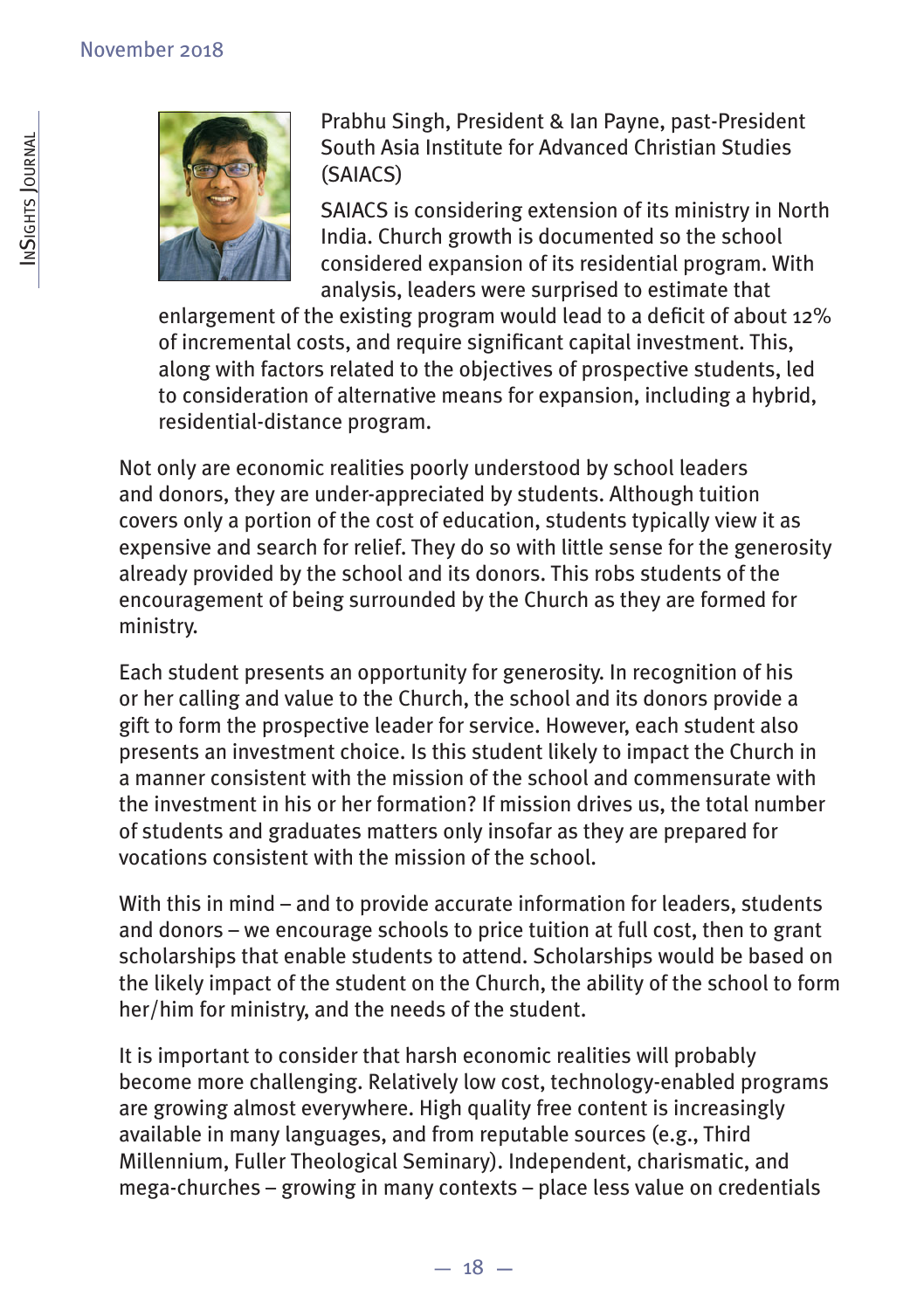

than do traditional denominations. There is growth in demand for high-quality theological education among Christian professionals, but they place a low value on credentials so reduce the barrier to competition from non-formal and non-accredited education. Also, support from Western denominations may continue to decline as long-term missionaries retire.

*Would any of you think of building a tower without fi rst sitting down and calculating the cost to see whether he could afford to finish it? Otherwise, if he has laid its foundation and then is not able to complete it, all the onlookers will laugh at him.* 

*'There is the man', they will say, 'who started to build and could not fi nish'.* (Luke 14.28-30)

#### **3. Community: Sustainability & Learning**

The community that makes up and surrounds a school – students, faculty, alumni, local leaders, other theological institutions and faculty, donors – enables the school to thrive and contribute to Jesus' movement. Pressures of each day lead administrators to focus on the immediate – the students and faculty – but there is much more to consider.



Emiola Nihinlola, President Nigerian Baptist Theological Seminary (NBTS)

NBTS is exemplary in many ways, including the community of encouragement and support that it gathers. This reflects, in part, Nigeria's distinctively entrepreneurial culture. Perhaps it was also born of necessity when Western support ended and Baptist

missionaries withdrew. Certainly, it reflects well on the innovative qualities of the school and denominational leaders. Whatever the reasons, NBTS attracts support from all over Nigeria as it forms vocational pastors for the Nigerian Baptist Convention, then for the broader West African Church. All this is facilitated by NBTS' close relationship with alumni. The annual pastors conference draws thousands for continuing education and fellowship. A forum of the heads of theological institutions, organized by NBTS, is held regularly and well attended. Specific projects attract funding from inside Nigeria; e.g., alumni recently funded a conference center and hostels for graduate students. The Baptist Convention and its affiliated churches cover almost 80 percent of NBTS' operating expenses.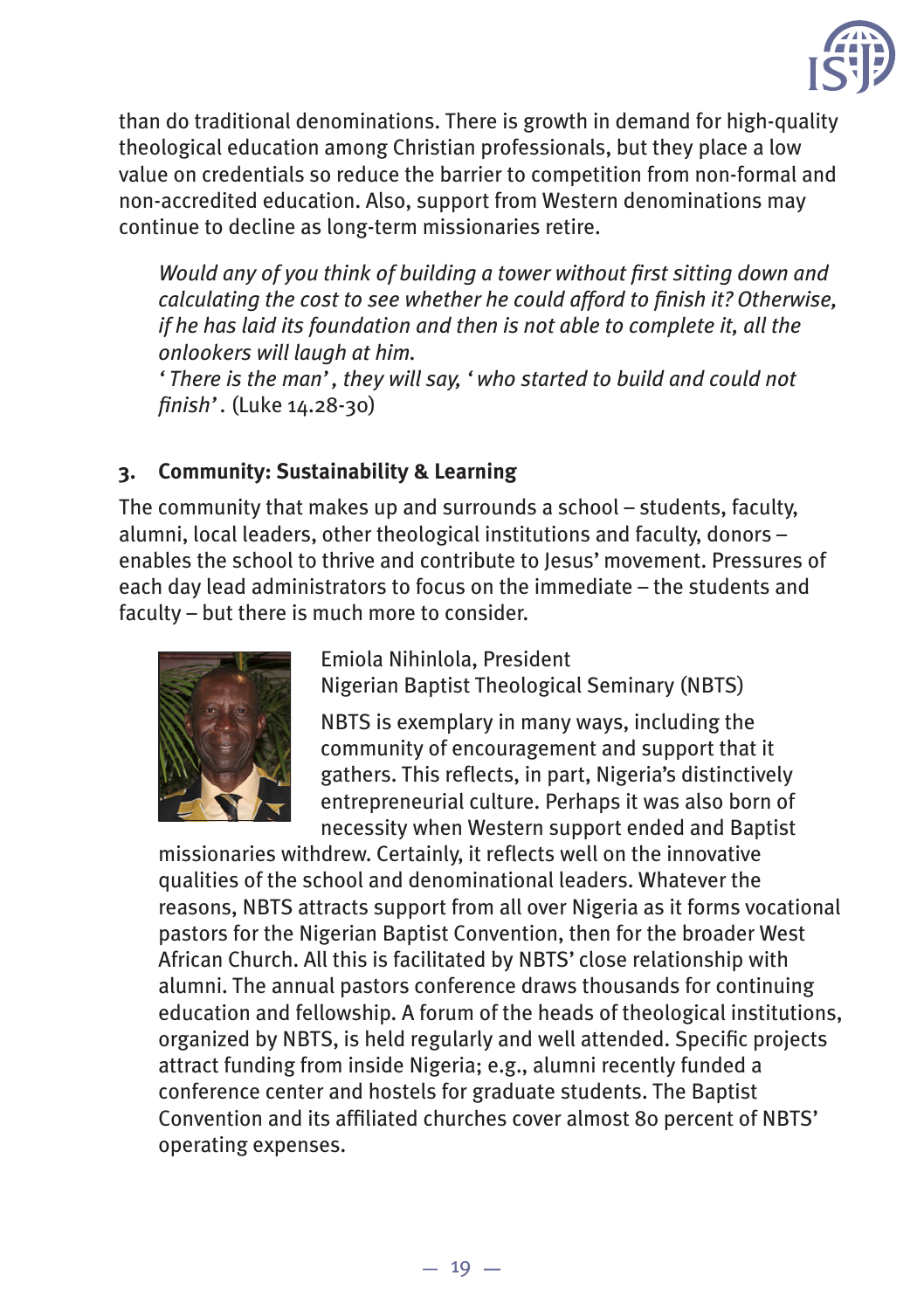NBTS' experience is not typical. Different cultures respond very differently to participation challenges, of course, but much of NBTS' success relates to organization and effort. Few schools, in our experience, have an easily accessible database for alumni and donors. Even fewer are in regular contact, sharing concerns and requesting support and referrals to those who can support the school with their talents, connections or funds.

This has implications for institutional health, of course, but development of a community network is also important for education. As a 'practice' – theology, teaching, being a pastor – implies continued learning. Other practices, medicine for example, require it. Yet lifelong learning  $-$  a frequently affirmed value that too often seems more slogan than practice – is largely neglected while schools focus on current programs and students. A primary reason for developing the alumni network is to encourage graduates and to provide experiences that enable continued learning and development.

Pursuing mission requires that school leaders consider the entire community in which they participate and lead, including its needs for ongoing education and formation, and opportunities to support the school in its mission.

#### **4. Effective executive leaders are indispensable.**

At one level, leadership concerns effective guidance and oversight for the school, an economically fragile enterprise with an important mission. The president (principal, vice chancellor, doyen) typically also teaches, contributes to the scholarly community, represents the school when it attracts students, faculty and resources, oversees the budget, and even guides construction projects. Management ranks are thin and, as in all organizations, ultimate responsibility rests on the chief executive.



Elizabeth Sendek, President Colombia Biblical Seminary (FUSBC), Medellin

In 2010, the government of Colombia battled FARC, the Marxist, drug-financed force attempting to take over the nation. Much of the conflict was centered in Medellin. FUSBC was in severe financial difficulty following investment losses and years of deficit spending.

Accounting and internal controls had failed. Elizabeth Sendek became president and, with board and staff support, prepared a strategic survival plan for 2011-16. In the midst of civil unrest, the school provided highquality education and a safe environment, sheltering faculty, students, alumni and others. It became an alma mater, 'nourishing mother', in a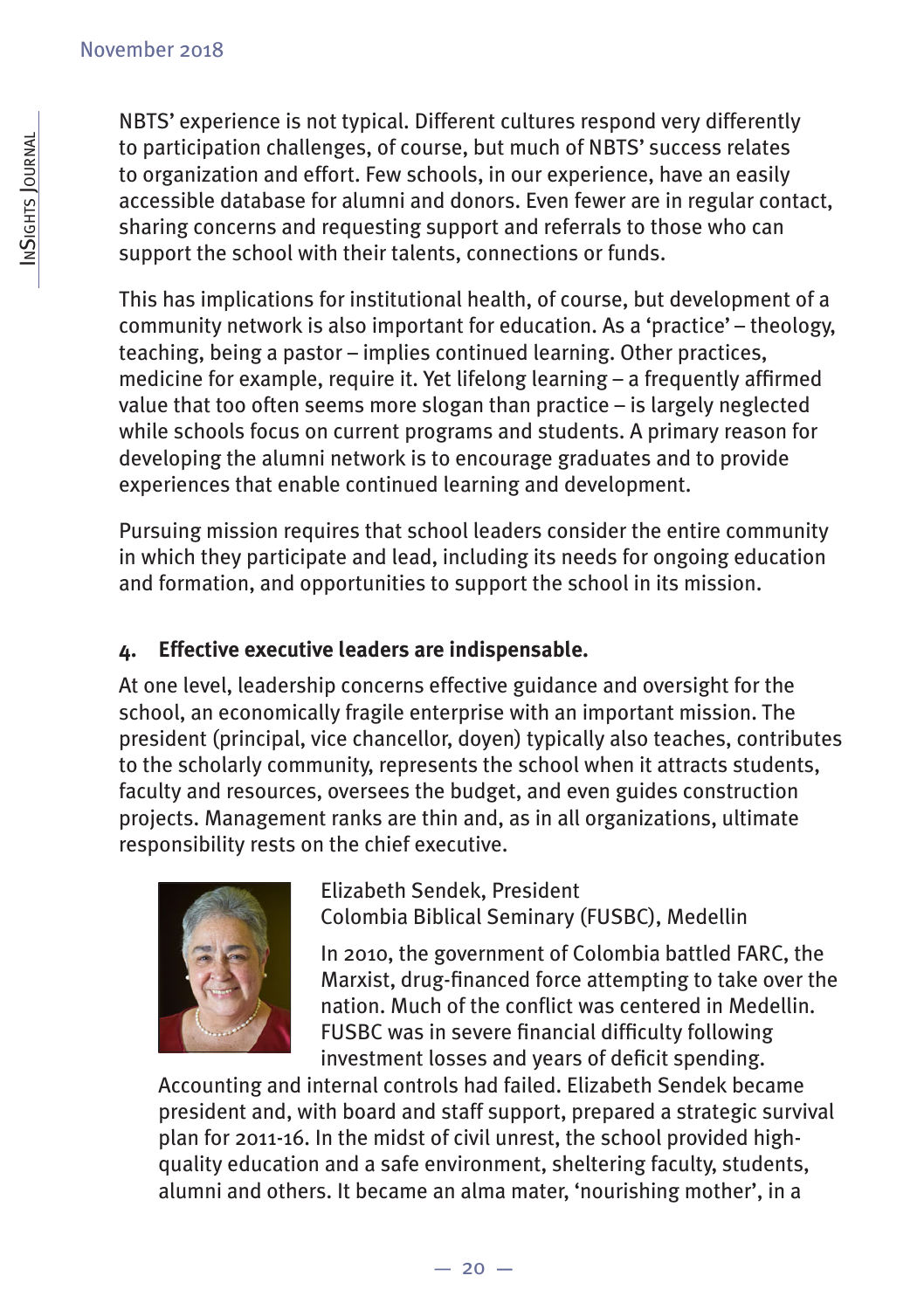

very full sense. The survival plan worked and the school is now fairly healthy, contributing to the Church in Colombia and working toward the highest level of government accreditation. Elizabeth's executive gifts include the ability to prepare and follow a plan, to enlist and encourage the support of the faculty and students, and to incarnate the school's welcome.

Leadership challenges extend beyond the walls of the school. In Colombia it related to the evangelical movement in the midst of civil unrest. Schools are often in difficult circumstances, sometimes with opposition from numerical majorities grounded in other religions, or in atheism. In a few cases, tribal concerns and Church politics form head winds as resistant as alternative faiths. As in Colombia, severe civil unrest and war have recently challenged leaders in Central African Republic, Cote d'Ivoire, Democratic Republic of Congo, Egypt, Lebanon, Nigeria, Sri Lanka and Ukraine – home to over half the schools we have been working with as part of the Vital SustainAbility Initiative.

Church governance and guidance is an increasing challenge. Western missionaries are withdrawing from the field, along with their administration and funding. With few exceptions, denominational distinctions and clout are declining. Mega-churches grow in almost every region, typically led by charismatic preachers and functional specialists who place limited value on traditional academic credentials. Some are proponents of questionable theology, most notably the prosperity gospel. Non-formal education is increasingly available, and popular. These trends extend the Church, often in surprising and creative ways, but evangelicals globally have been slow to organize new local structures to steer the Church in these often challenging waters.

The point is not, of course, that schools should provide formal church governance. However, we evangelicals often miss the Biblical function of the bishop: the wise overseer and shepherd of the Church – which needs its shepherds! If not schools of theology and their faculties, who will be the theological guides? If not the executive leader of the school of theology, who will marshal and encourage faculty resources?

The job of school leadership is valuable and wide ranging, typically fulfilled by gifted women and men who were trained in theology and education. They need encouragers, friends who listen and provide occasional guidance, and mentors concerned for their development. This sort of support is among the most important roles for peers and trustees. Leadership is a gift from God, a discipline to be developed and practiced, and a role to be cherished, valued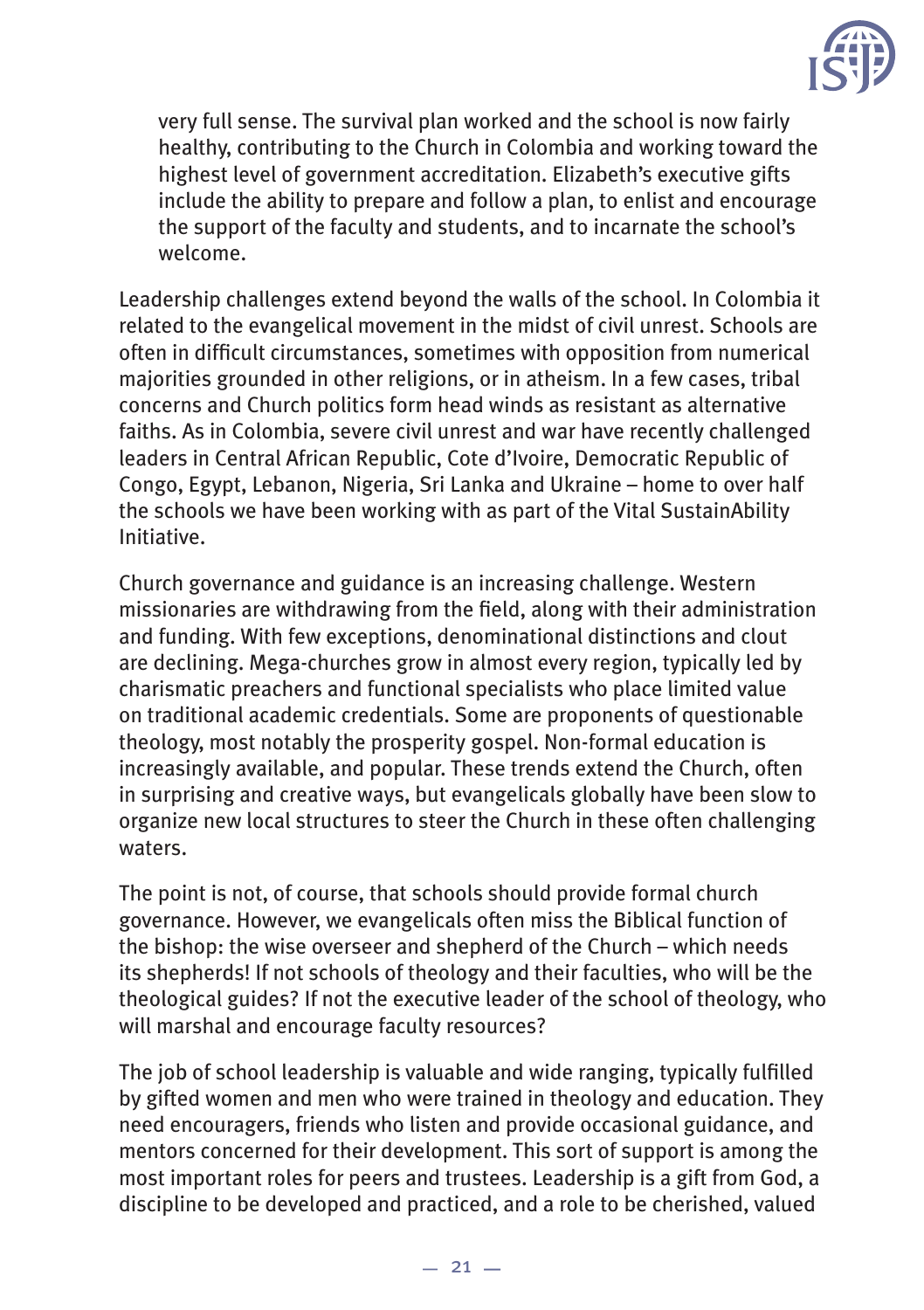and encouraged, as part of the Church.

*Keep watch over yourselves and over all the fl ock of which the Holy Spirit has given you charge, as shepherds of the church of the Lord.* (Acts 20.28)

Theological education is important because it is an important element of the Church, focused on formation of its leaders and prophets. Tools related to formulation of strategy and planning can contribute to the distinctive value of each school, and to its ongoing vitality and sustainability.

**Note of Appreciation:** To each leader of a partner-school for being our client, for educating us in your context and bearing with us when our lack of understanding was evident, for exploring ideas and sharing insights, and for your hospitality. To the five generous but anonymous foundations that enabled this work, for sharing your ideas, and for your concern for the mission of each school and its leaders. To our friends and colleagues at Overseas Council for the opportunity to work with you these past few years.

# **Appendix: An Example \_\_\_\_\_\_\_\_\_\_\_\_\_\_\_\_\_\_\_\_\_\_\_\_\_\_\_\_\_\_\_\_\_\_\_\_\_\_\_\_\_\_\_\_\_\_\_\_\_\_\_\_\_**

The Nigerian Baptist Theological Seminary (NBTS) has given us permission to share from their long-range plan, which they distilled to seven goals, each supported by objectives, sub-objectives, and tasks for 2016-20. The seven goals are unique to NBTS and involve change from past practice. Specifics are not, therefore, directly applicable to another school but we hope the example is helpful to those developing strategy.

NBTS language is in *italics*; an *underline* indicates a primary challenge area. Explanatory comments follow each objective.

1. *Lead the NBC seminary network for theological education, for the Nigerian church* (not limited to Nigerian Baptists)*.*

 NBTS, the graduate school for the Baptist Convention, will regularly convene leaders of the Baptist system for theological education to consider its shared role within the Church, and to encourage one another. Also, to the extent it is welcomed, NBTS will network with other denominations to share in ministry and exchange faculty, and will deliberately offer education to leaders from other Christian denominations.

 To continue the example: Two objectives support this goal, one focused on rectors of other Baptist schools, the other on leaders from other denominations. Each objective has three supporting sub-objectives with anticipated tasks. The individual or department responsible is identified. Sequence is defined for the current year and four more, with greater specificity

Vol. 4 No. 1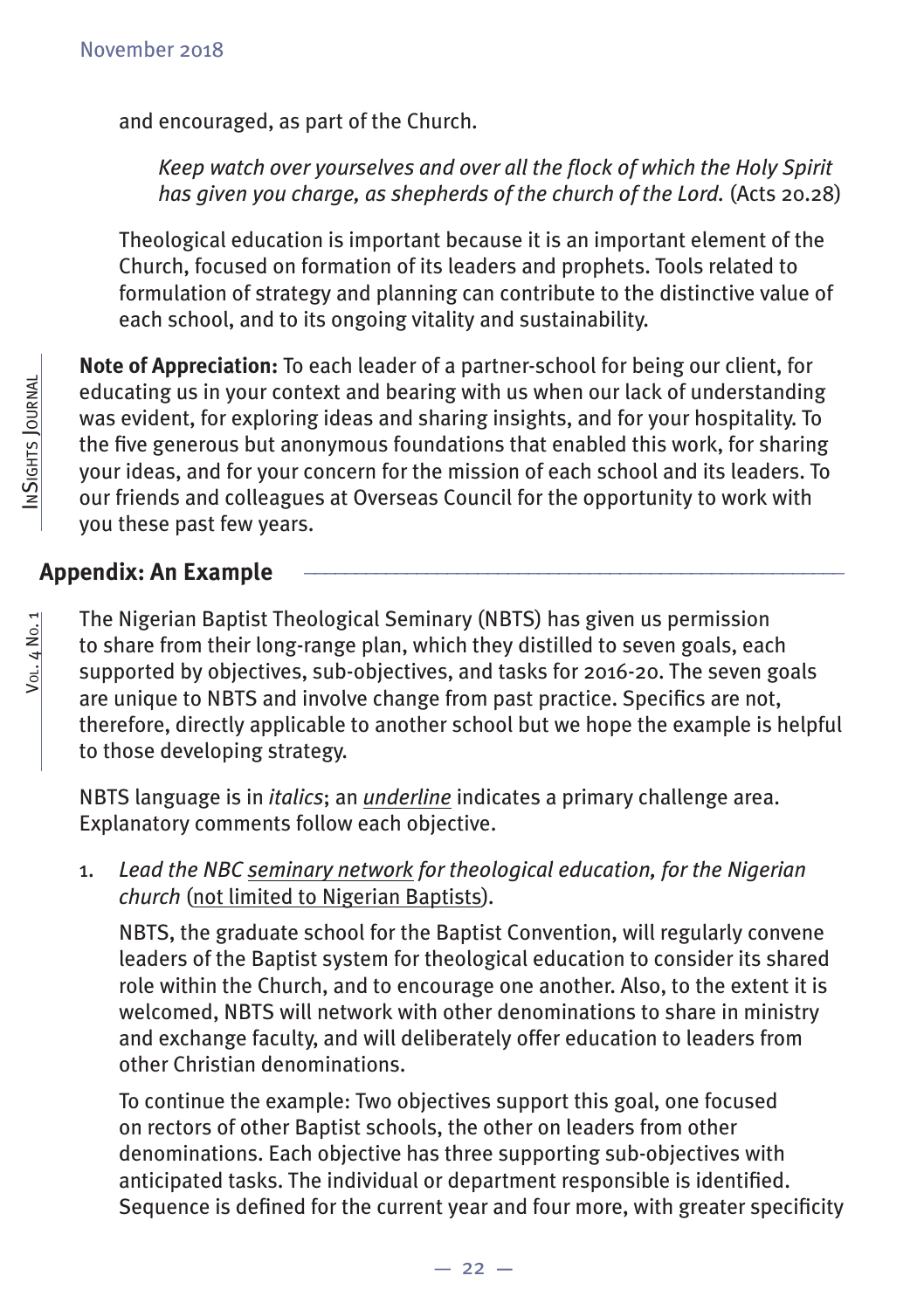

and detail in the first year than in following periods. Each of the seven goals (#2-6 below) is described and detailed in this manner. In total, seven goals are supported by 41 objectives and hundreds of sub-objectives and tasks.

2. *Form leaders for the Nigerian church through growing and focused enrollment for vocational formation as pastors, teachers for theological institutions* & professionals*.*

 To its traditional focus on pastors and teachers, NBTS will add programs for Christian professionals to enable them to become more effective reflections of their faith at work.

3. *Guide the Nigerian church, theologically and prophetically, in critical areas facing the church and society, including: materialism & corruption, sexuality, creation care, peacemaking, and urbanization – and equip the church for its ministry among Muslims.*

 These are explicit priorities for development of NBTS capabilities and, in several cases, its prophetic voice within the Church. Each involves faculty and curricular development.

4. *Develop the NBTS faculty for its mission to form leaders for the church & society, and to guide the church theologically (20-25 new faculty, plus development of current).*

 As a large school with a number of retiring faculty, NBTS faces a major challenge in faculty development – roughly half of the faculty are to be hired in the next few years.

 An observation: Faculty development, generally, is among the most challenging and strategic elements of a school's plan. It requires careful long-range reflection, considering the calling of both the school and the prospective faculty member. However, faculty development is rarely taken up in a systematic manner, considering what new expertise is required to address prioritized topics, growth in the number of students, new programs, retirements and normal turnover, and a sequence among prospects to obtain advanced degrees. Only a few schools provide for ongoing development of faculty members in research or in pedagogy. Also, faculty compensation at some schools is not adequate to assure focus on the institution and its mission. All these elements go into a comprehensive plan.

5. *Reformulate curriculum & pedagogy, in the context of implementing technology (shifts: teacher to student-centered, include leaders other than pastors, integrate technology).*